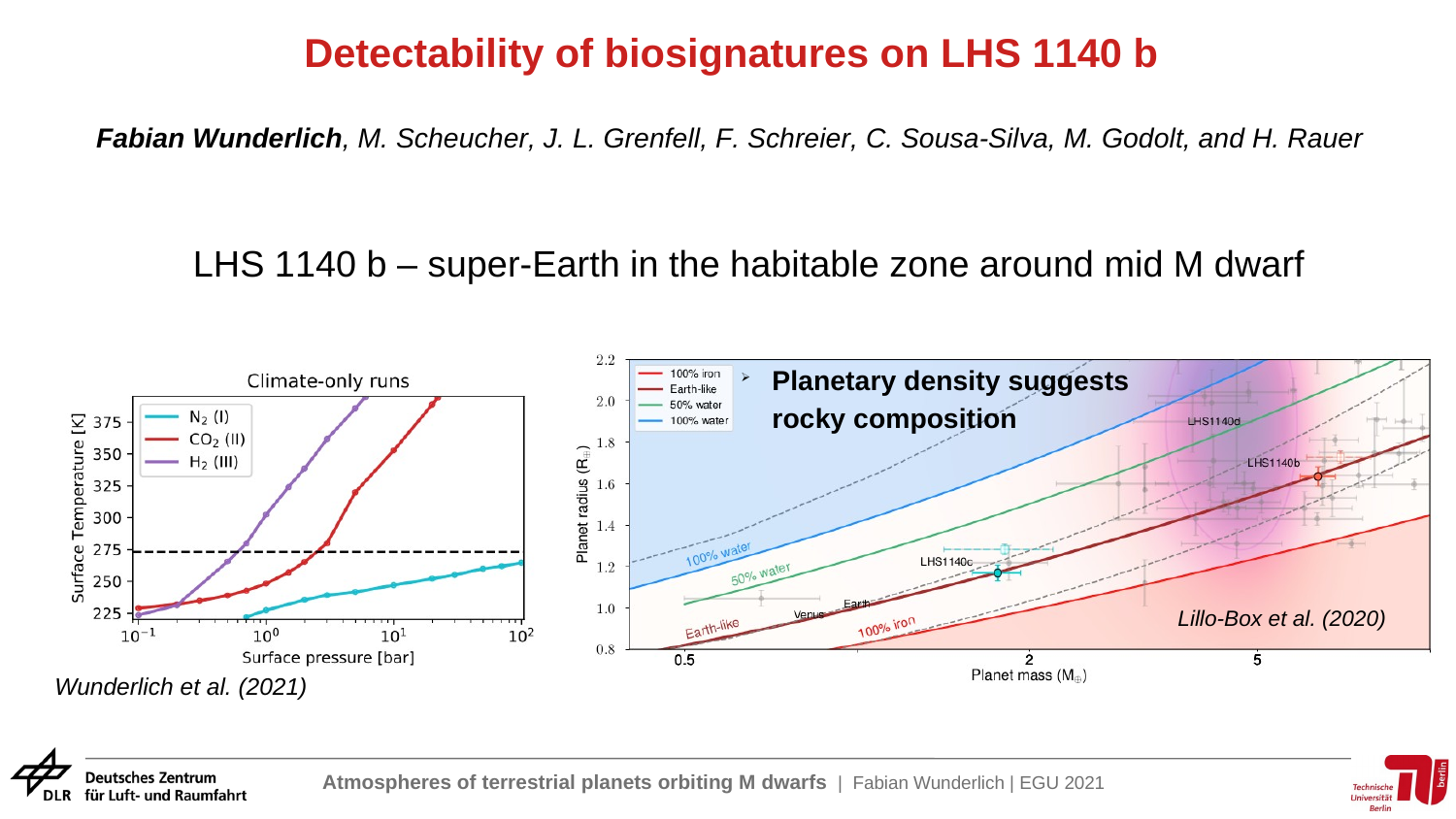## Transmission spectra of  $\mathsf{H}_2$ -dominated atmospheres compared to HST observations

![](_page_1_Figure_1.jpeg)

• Observations suggest CH $_{\textrm{\tiny{A}}}$  or H $_{\textrm{\tiny{2}}}$ O absorption at ~1.4  $\mu$ m

**Deutsches Zentrum** für Luft- und Raumfahrt **Atmospheres of terrestrial planets orbiting M dwarfs** | Fabian Wunderlich | EGU 2021